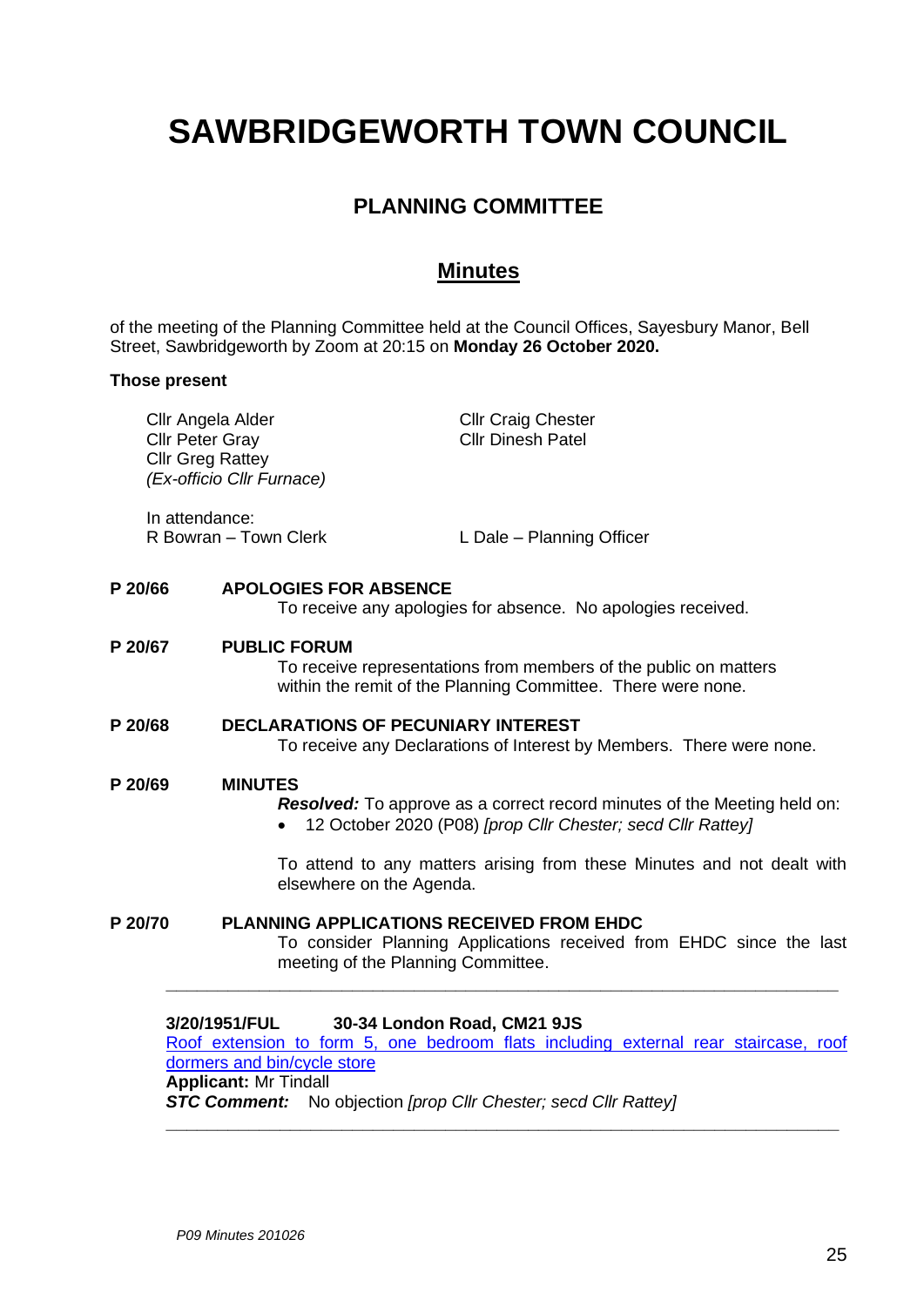### **3/20/1955/FUL Farlea, Spellbrook Lane West, CM23 4AY**

[Erection of 1, 5 bedroomed dwelling and](https://publicaccess.eastherts.gov.uk/online-applications/applicationDetails.do?activeTab=documents&keyVal=QHW1VJGLIUZ00) detached garage **Applicant:** Mr Greg McClelland *STC Comment:* No objection *[prop Cllr Chester; secd Cllr Furnace]*

#### **3/20/1992/FUL 1 Bullfields, CM21 9DB**

[Demolition of existing dwelling house, and erection of 3no. 1 bed flats and 3no. 2 bed](https://publicaccess.eastherts.gov.uk/online-applications/applicationDetails.do?activeTab=documents&keyVal=QI6JZBGLIXN00)  flats, together with associated refuse and cycle storage provision, parking provision for 6 [vehicles and associated outside amenity](https://publicaccess.eastherts.gov.uk/online-applications/applicationDetails.do?activeTab=documents&keyVal=QI6JZBGLIXN00) space

**\_\_\_\_\_\_\_\_\_\_\_\_\_\_\_\_\_\_\_\_\_\_\_\_\_\_\_\_\_\_\_\_\_\_\_\_\_\_\_\_\_\_\_\_\_\_\_\_\_\_\_\_\_\_\_\_\_\_\_\_\_\_\_\_\_**

**\_\_\_\_\_\_\_\_\_\_\_\_\_\_\_\_\_\_\_\_\_\_\_\_\_\_\_\_\_\_\_\_\_\_\_\_\_\_\_\_\_\_\_\_\_\_\_\_\_\_\_\_\_\_\_\_\_\_\_\_\_\_\_\_\_**

**Applicant:** Mr S Allan – Stallan Group

*STC Comment:* Objection. Overdevelopment of site, not inkeeping with street scene *[prop Cllr Gray; secd Cllr Rattey]* **\_\_\_\_\_\_\_\_\_\_\_\_\_\_\_\_\_\_\_\_\_\_\_\_\_\_\_\_\_\_\_\_\_\_\_\_\_\_\_\_\_\_\_\_\_\_\_\_\_\_\_\_\_\_\_\_\_\_\_\_\_\_\_\_\_\_\_\_\_\_\_**

#### **P 20/71 LATE PLANNING APPLICATIONS**

To deal with Planning Applications received from EHDC following the Publication of this Agenda and received before 23 October 2020.

### **3/20/1962/HH 9 Northfield Road, CM21 9DR**

Two storey rear extension, ground floor front extension to include porch and roof light. A creation of new access with 2 parking spaces **Applicant:** Mr A Sanford *STC Comment:* No objection *[Cllr Rattey; secd Cllr Patel]*

**\_\_\_\_\_\_\_\_\_\_\_\_\_\_\_\_\_\_\_\_\_\_\_\_\_\_\_\_\_\_\_\_\_\_\_\_\_\_\_\_\_\_\_\_\_\_\_\_\_\_\_\_\_\_\_\_\_\_\_\_\_\_\_\_\_**

**\_\_\_\_\_\_\_\_\_\_\_\_\_\_\_\_\_\_\_\_\_\_\_\_\_\_\_\_\_\_\_\_\_\_\_\_\_\_\_\_\_\_\_\_\_\_\_\_\_\_\_\_\_\_\_\_\_\_\_\_\_\_\_\_\_**

**\_\_\_\_\_\_\_\_\_\_\_\_\_\_\_\_\_\_\_\_\_\_\_\_\_\_\_\_\_\_\_\_\_\_\_\_\_\_\_\_\_\_\_\_\_\_\_\_\_\_\_\_\_\_\_\_\_\_\_\_\_\_\_\_\_**

#### **3/20/2045/FUL Craycombe, Parsonage Lane, CM21 0ND**

Conversion of office and outbuildings to two bedroom dwelling. **Applicant:** Anthony O'Conner *STC Comment:* No objection *[Cllr Chester; secd Cllr Patel]*

#### **P 20/72 PLANNING DECISIONS MADE BY EHDC**

To receive Planning Decisions from EHDC.

#### **3/20/1229/FUL 27 Bell Street, CM21 9AR** Change of Use from A2 (Building Society) to use as a Cafe/Retail unit together with elevational alterations **Applicant:** Mr Peter Bennett *STC Comment:* No objection. *EHDC Decision:* Application withdrawn by Applicant/Agent

**\_\_\_\_\_\_\_\_\_\_\_\_\_\_\_\_\_\_\_\_\_\_\_\_\_\_\_\_\_\_\_\_\_\_\_\_\_\_\_\_\_\_\_\_\_\_\_\_\_\_\_\_\_\_\_\_\_\_\_\_\_\_\_\_\_\_\_\_\_\_\_**

**\_\_\_\_\_\_\_\_\_\_\_\_\_\_\_\_\_\_\_\_\_\_\_\_\_\_\_\_\_\_\_\_\_\_\_\_\_\_\_\_\_\_\_\_\_\_\_\_\_\_\_\_\_\_\_\_\_\_\_\_\_\_\_\_\_**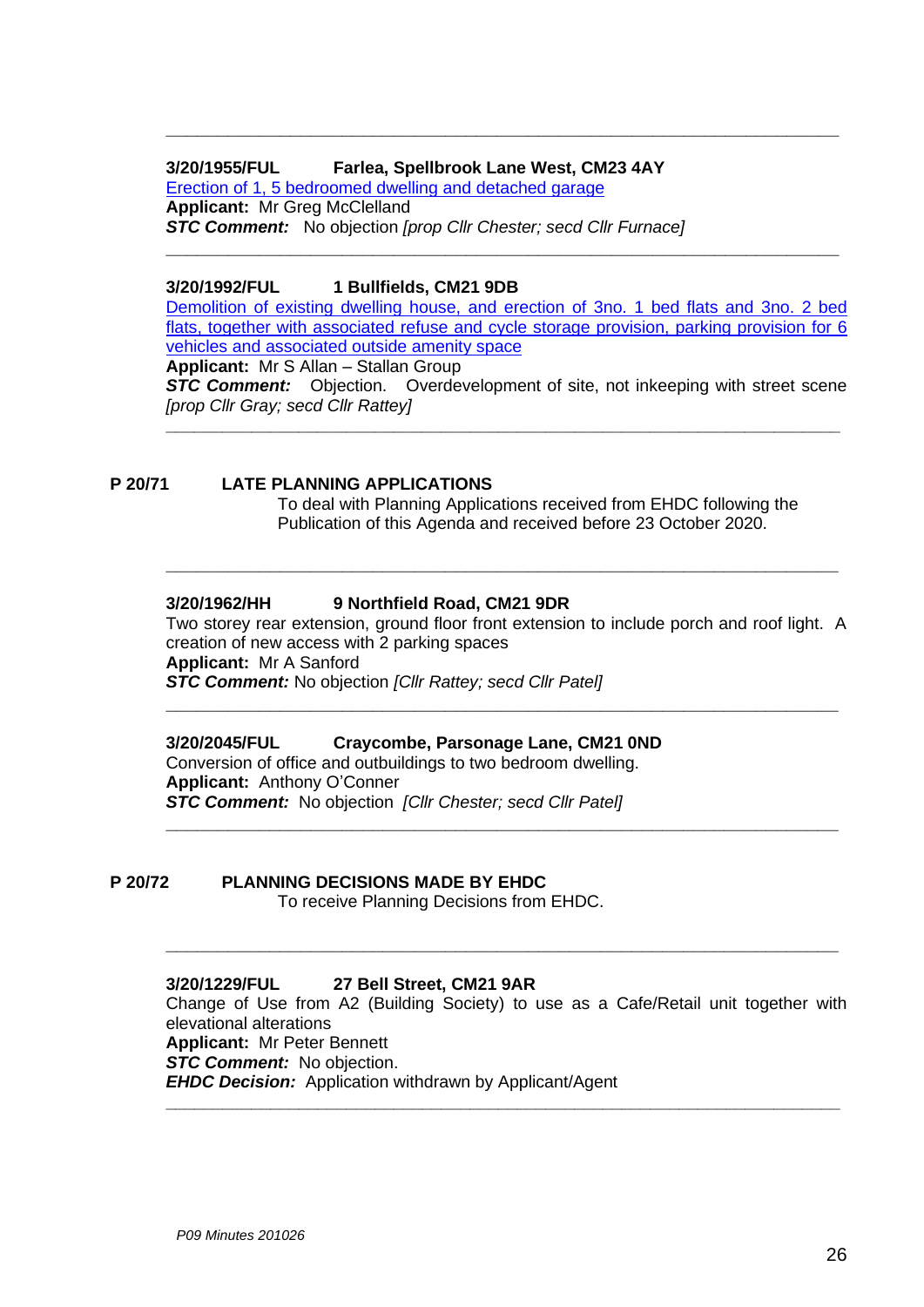#### **3/20/1262/FUL Kecksys Farm, Cambridge Road**

The erection of a building for ten breeding kennels, to include runs and outside dog exercise area

**\_\_\_\_\_\_\_\_\_\_\_\_\_\_\_\_\_\_\_\_\_\_\_\_\_\_\_\_\_\_\_\_\_\_\_\_\_\_\_\_\_\_\_\_\_\_\_\_\_\_\_\_\_\_\_\_\_\_\_\_\_\_\_\_\_**

#### **Applicant:** Mrs M Brunt

**STC Comment:** No Planning Objection... as long as correct breeding licences have been obtained prior to granting permission.

*EHDC Decision:* Refused. "The proposed development would constitute inappropriate development within the Green Belt as it would not preserve its openness and conflicts with the purposes of including land within it, encroaching into the countryside, to the detriment of the surrounding character and appearance. There would be other harm due to the loss of the openness of the Green Belt. Other considerations would not clearly outweigh the harm by reason of inappropriateness and loss of openness. Consequently, the very special circumstances required to approve inappropriate development in the Green Belt do not exist. The proposed development would be contrary to Policy GBR1 of the East Herts District Plan (2018) and Section 13 of the National Planning Policy Framework (2019)" "The application lacks sufficient information regarding the issue(s) of rural economy and highway safety/access and parking, as well as insufficient information submitted to assess the noise pollution impact upon future neighbouring occupants, to enable the Local Planning Authority, in connection with the Highways Authority and Environmental Health, to properly consider the planning merits or otherwise of the application. In the absence of the above mentioned information, the proposal is contrary to Policies ED2, TRA1, TRA2, TRA3, DES4 and EQ2 of the East Herts District Plan 2018"

#### **3/20/1435/HH 6 Newton Drive, CM21 9HE**

Demolition of conservatory and garage. Erection of a single storey side and rear extension

**\_\_\_\_\_\_\_\_\_\_\_\_\_\_\_\_\_\_\_\_\_\_\_\_\_\_\_\_\_\_\_\_\_\_\_\_\_\_\_\_\_\_\_\_\_\_\_\_\_\_\_\_\_\_\_\_\_\_\_\_\_\_\_\_\_\_\_\_\_\_\_**

**\_\_\_\_\_\_\_\_\_\_\_\_\_\_\_\_\_\_\_\_\_\_\_\_\_\_\_\_\_\_\_\_\_\_\_\_\_\_\_\_\_\_\_\_\_\_\_\_\_\_\_\_\_\_\_\_\_\_\_\_\_\_\_\_\_\_\_\_\_\_\_**

**Applicant:** Mr Dean Elliott **STC Comment:** No objection *EHDC Decision:* Granted

#### **3/20/1524/HH 18 Rowney Gardens, CM21 0AT**

Replacement of existing rear extension roof, together with single storey side/rear extensions and an alteration to the existing roof terrace enclosure **Applicant:** Mr Halls *STC Comment:* No objection *EHDC Decision:* Granted

**\_\_\_\_\_\_\_\_\_\_\_\_\_\_\_\_\_\_\_\_\_\_\_\_\_\_\_\_\_\_\_\_\_\_\_\_\_\_\_\_\_\_\_\_\_\_\_\_\_\_\_\_\_\_\_\_\_\_\_\_\_\_\_\_\_\_\_\_\_\_\_**

#### **3/20/1543/HH 19 Sayesbury Road, CM21 0EB**

Two storey front/side extension with open porch and insertion of window to flank elevation **Applicant:** Mr Bloss *STC Comment:* No objection. *EHDC Decision:* Granted

**\_\_\_\_\_\_\_\_\_\_\_\_\_\_\_\_\_\_\_\_\_\_\_\_\_\_\_\_\_\_\_\_\_\_\_\_\_\_\_\_\_\_\_\_\_\_\_\_\_\_\_\_\_\_\_\_\_\_\_\_\_\_\_\_\_\_\_\_\_\_\_**